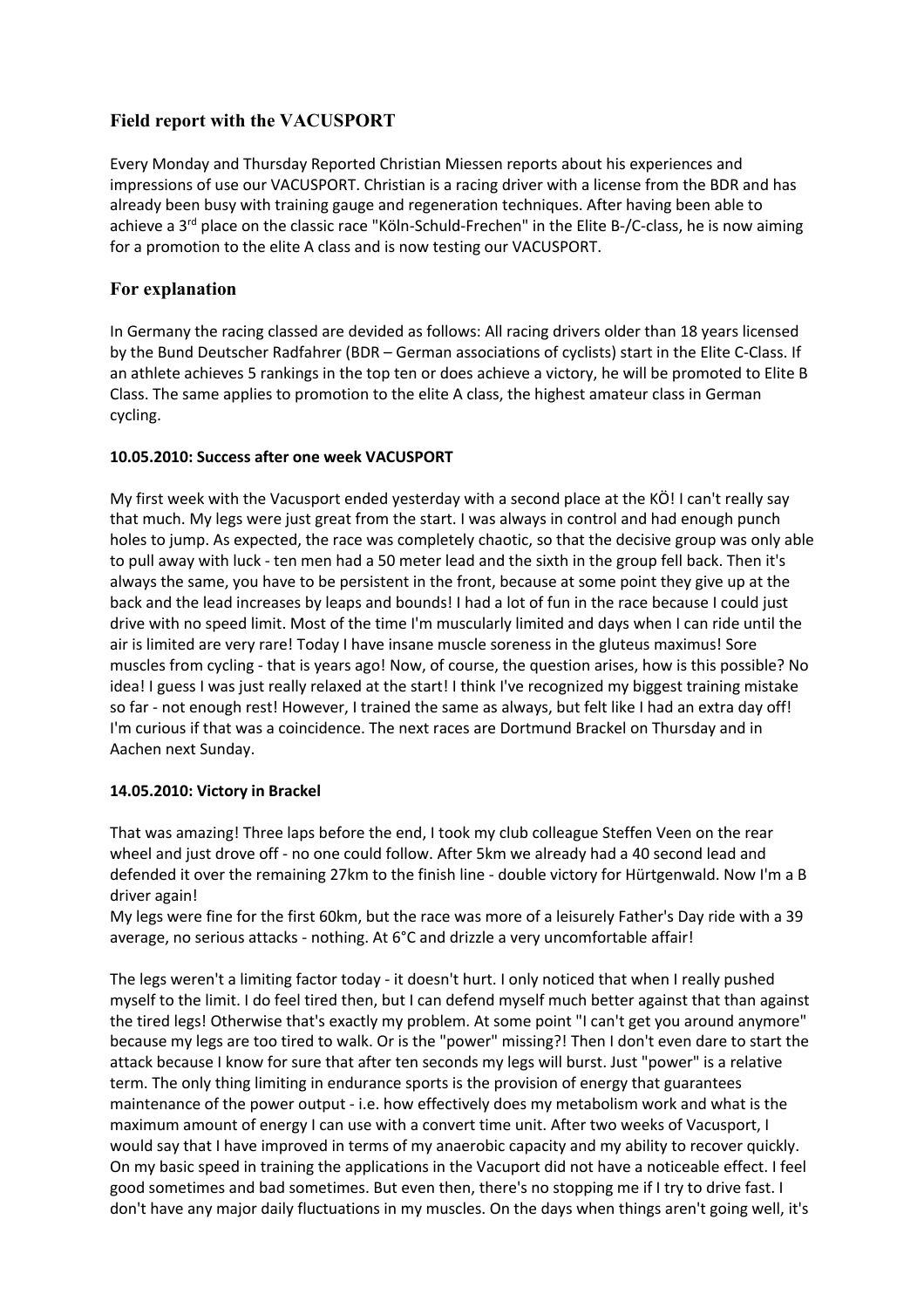a tiredness that hits the whole organism and not just the muscles, which then felt like they were totally overloaded. The change is so drastic I can't believe it's due to the five sessions in the tube, but I don't have a better explanation either. Sunday I drive my home race: round in Aachen in the A/B class.

### **19.05.2010: Exhausted after a very intensive week**

Eight days – three top rankings: 2nd at Kö, victory in Brackel and 7th in Aachen in the A/B class. It was not to be expected that things would go smoothly again in Aachen. Saturday morning I have myself during the scaffolding work that I would have canceled Sunday's race immediately if it weren't my home race. For organizational reasons, I was no longer in the "tube" on Friday and Saturday. I have to admit that the lack of an opportunity to climb into the VACUSPORT before the race in Aachen, combined with bad legs on Saturday, made me incredibly tired. I was really afraid that the "run" now tears off without VACUSPORT - but it wasn't! Legs were great on Sunday. After 10/85 laps, a group of six drove with one from Hürtgenwald - in my opinion one more would have been fine for this size. About 55 laps before the end, I left the field with two others and the three of us covered the remaining 55 km – we ended up in 7th place.

Monday and today I was in VACUSPORT again for 35 minutes. Fortunately, this week is only basic training. I'm physically and mentally exhausted, really exhausted. The workout today was horrible sometimes I hate the boys with SRM. If 200 watts hurt, I don't want to see it. I'd rather just drive slower, but then the numbers aren't good for the training partner... ;-) Now I can only hope that I can regain my composure by Sunday and have a good race in Oberhausen. For this purpose, Friday is VACUSPORT time again.

### **25.05.2010: New program before Oberhausen**

On Friday I tried a new program in Vacusport! Not as before 15 seconds negative pressure phase and 5 seconds break, but 20 / 6. The 45-50 mbar negative pressure remains the same. After one application, I can't tell any difference in my legs because it was very hot in Oberhausen - difficult anyway! But the therapy itself is much more pleasant. The 20/6 timing fits better with the Inner rhythm of the body - I even nodded off!

#### **31.05.2010: The next training session can start**

After my short vacation at the North Sea I was back in the tube (VACUSPORT) yesterday. The three days off have done very well. Today I tested it for 4 minutes during training and it's going very well. Tomorrow, on Tuesday, I'll do a long basic ride and on the way home I'll have another Vacusport break. For Wednesday there is also a long but mountainous round, also with a finish in the tube.

On Thursday or maybe until Friday we're off to Romania. The tour then begins on Saturday in Deva with a small prologue and over the next seven days leads in a large loop through the mountains down to the Black Sea to Constanta. The race has a total length of 1100km. I will try to report regularly. My goal is to get through the tour free of illness and falls and to bring home as much form as possible. If I could still get a daily result, that would of course be a great thing. I'll see what I can dig up this week.

#### **13.06.2010: Yesterday night I came back from Romania**

After the last stage, it was time to pack and fly. The guys of Dynamo Bucharest took me back to Bucharest Airport from Constanza, a distance of 240km. The tour was great - it was incredibly hot at almost 40°C, but after 3-4 days you get used to it. On the second day the tour was already decided, so that all further stages proceeded quite controlled. There was only one top group, in which I was